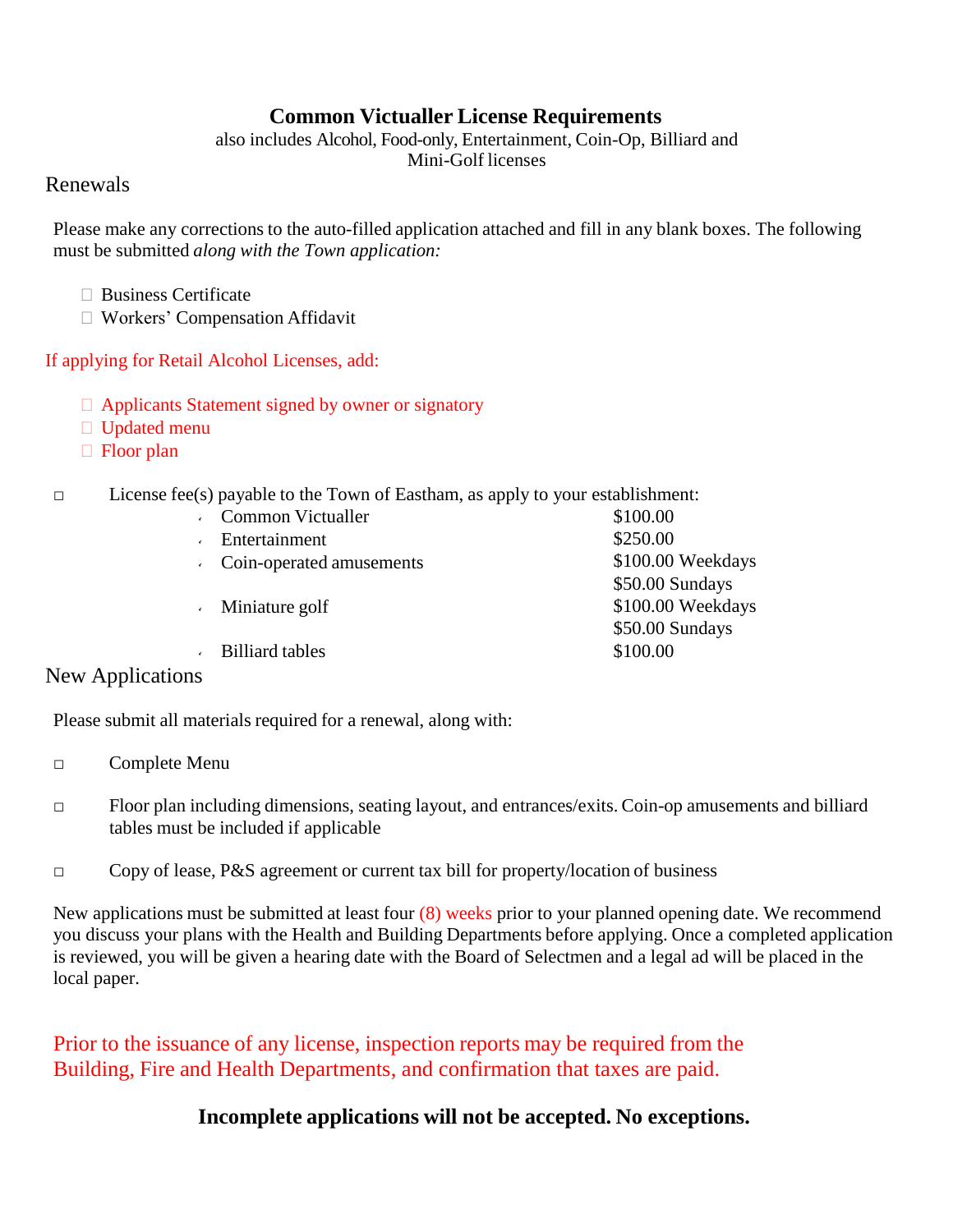| <b>TOWN OF EASTHAM</b><br>2500 State Highway, Eastham, MA 02642<br>508-240-5900<br>Fax 508-240-5908<br>$C-O#$    |                      | <b>FOR OFFICE USE ONLY</b><br>Date Rec'd:<br>\$<br>$\Box$ Business Certificate $\Box$ Lease/P&S/Tax bill<br>$\Box$ Workers Comp Affidavit $\Box$ Menu $\Box$ Floor Plan<br>$\square$ Inspections by BOH/Building/Fire<br>$\hfill \Box \hspace{2.9mm} OK \hspace{2.9mm} \Box \hspace{2.9mm} Hold \hspace{2.9mm} \underline{\hspace{2.8mm}}$<br><b>COMMON VICTUALLER LICENSE APPLICATION</b> |
|------------------------------------------------------------------------------------------------------------------|----------------------|--------------------------------------------------------------------------------------------------------------------------------------------------------------------------------------------------------------------------------------------------------------------------------------------------------------------------------------------------------------------------------------------|
| Renewal ______*New ________*New businesses must file application at least 30 days prior to opening               |                      |                                                                                                                                                                                                                                                                                                                                                                                            |
| <b>Establishment Name:</b>                                                                                       |                      |                                                                                                                                                                                                                                                                                                                                                                                            |
| <b>Establishment Address:</b>                                                                                    |                      |                                                                                                                                                                                                                                                                                                                                                                                            |
| <b>Establishment Mailing Address:</b>                                                                            |                      |                                                                                                                                                                                                                                                                                                                                                                                            |
| Establishment Phone #:                                                                                           |                      | Email Address:                                                                                                                                                                                                                                                                                                                                                                             |
| <b>Applicant Name:</b>                                                                                           |                      |                                                                                                                                                                                                                                                                                                                                                                                            |
| <b>Applicant Address:</b>                                                                                        |                      |                                                                                                                                                                                                                                                                                                                                                                                            |
| <b>Applicant Mailing Address:</b>                                                                                |                      |                                                                                                                                                                                                                                                                                                                                                                                            |
| Applicant Phone #:                                                                                               |                      | Email Address:                                                                                                                                                                                                                                                                                                                                                                             |
| <b>Business Owned By:</b>                                                                                        |                      | If a Corporation or partnership, give name, title, and address of officers or partner:                                                                                                                                                                                                                                                                                                     |
| An Association<br>□<br>A Corporation<br>□<br>An Individual<br>□<br>A Partnership<br>□<br>Other Legal Entity<br>□ | Title<br><b>Name</b> | <b>Mailing Address</b>                                                                                                                                                                                                                                                                                                                                                                     |
| Name and Title of Person Directly Responsible for Daily Operations (ex. Owner, PIC, Supervisor, Manager, etc.):  |                      |                                                                                                                                                                                                                                                                                                                                                                                            |
| Address:                                                                                                         |                      |                                                                                                                                                                                                                                                                                                                                                                                            |
| Phone #:                                                                                                         |                      | 24 Hour Emergency #:                                                                                                                                                                                                                                                                                                                                                                       |
| Email Address:                                                                                                   |                      |                                                                                                                                                                                                                                                                                                                                                                                            |
| Days and Hours of Operation:<br>Days and Hours of Alcohol Service if Different:                                  |                      |                                                                                                                                                                                                                                                                                                                                                                                            |
| Annual or Seasonal:                                                                                              |                      | If Seasonal, dates of operation:                                                                                                                                                                                                                                                                                                                                                           |
|                                                                                                                  |                      |                                                                                                                                                                                                                                                                                                                                                                                            |